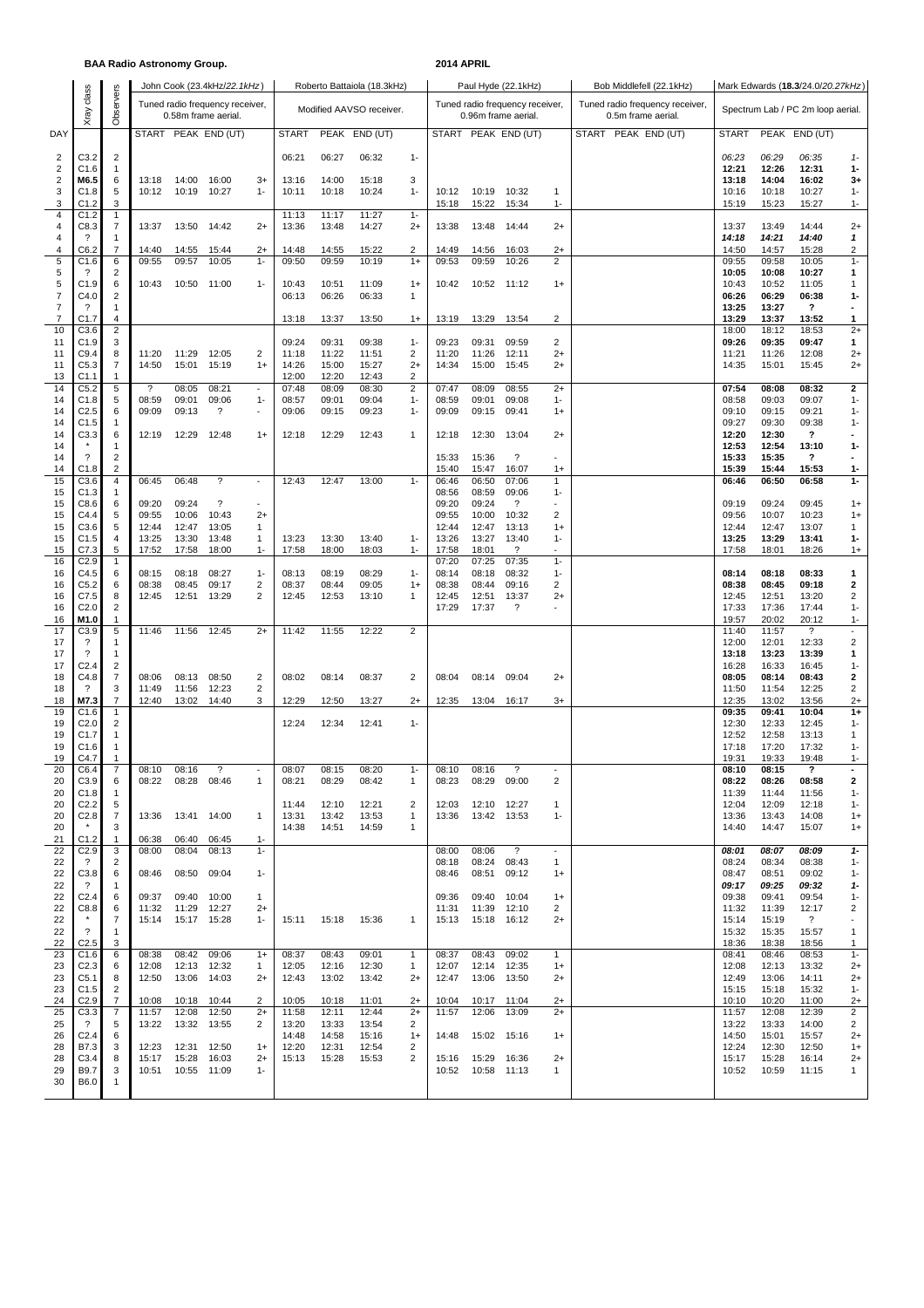**BAA Radio Astronomy Group. 2014 APRIL**

|                                          |                                              |                   |                              | Colin Clements (23.4kHz/22.1kHz) |               | Gordon Fiander (19.6/22.1kHz) |  |                   | Richard Kaye (Various)      |                     |                                |                     | John Wardle (19.6/23.4kHz)         |                     | Steve Parkinson (Various)                                       |                     |  |  |
|------------------------------------------|----------------------------------------------|-------------------|------------------------------|----------------------------------|---------------|-------------------------------|--|-------------------|-----------------------------|---------------------|--------------------------------|---------------------|------------------------------------|---------------------|-----------------------------------------------------------------|---------------------|--|--|
|                                          |                                              |                   | loop aerial.                 | AAVSO receiver, 0.76m screened   |               | PC sound card.                |  | receiver.         | Pre-amplifier + PC software |                     |                                |                     | PC soundcard, 0.7m frame aerial.   |                     | Tuned radio frequency receiver,<br>Spectrum Lab, frame aerials. |                     |  |  |
| DAY                                      |                                              |                   |                              | START PEAK END (UT)              |               | <b>START</b><br>PEAK END (UT) |  |                   |                             | START PEAK END (UT) |                                |                     |                                    | START PEAK END (UT) |                                                                 | START PEAK END (UT) |  |  |
| $\overline{2}$                           | C3.2                                         |                   |                              |                                  |               |                               |  |                   |                             |                     |                                |                     |                                    |                     |                                                                 |                     |  |  |
| $\overline{c}$<br>$\sqrt{2}$             | C1.6<br>M6.5                                 | 13:05             | 14:02 16:24                  |                                  | $3+$          |                               |  | 13:21             | 14:02 15:56                 |                     | $3+$                           | 14:10               | 15:04 17:00                        |                     | $3+$                                                            |                     |  |  |
| $\mathsf 3$<br>$\ensuremath{\mathsf{3}}$ | C1.8<br>C1.2                                 | 10:11             | 10:19 10:33                  |                                  | $\mathbf{1}$  |                               |  | 15:19             | 15:25                       | 15:33               | $1 -$                          |                     |                                    |                     |                                                                 |                     |  |  |
| $\overline{4}$                           | C1.2                                         |                   |                              |                                  |               |                               |  |                   |                             |                     |                                |                     |                                    |                     |                                                                 |                     |  |  |
| 4<br>4                                   | C8.3<br>$\cdot$                              | 13:35             | 13:48                        | 14:48                            | $2+$          |                               |  | 13:38             | 13:49                       | 14:28               | $2+$                           | 13:38               | 13:49                              | 14:25               | $2+$                                                            |                     |  |  |
| 4<br>$\sqrt{5}$                          | C6.2<br>C1.6                                 | 14:48<br>09:51    | 14:55<br>09:58               | 15:47<br>10:04                   | $2+$<br>$1 -$ |                               |  | 14:49<br>09:56    | 14:57<br>09:59              | 15:17<br>10:09      | $1+$<br>$1 -$                  | 14:49               | 14:56 15:28                        |                     | 2                                                               |                     |  |  |
| 5<br>$\sqrt{5}$                          | $\cdot$<br>C1.9                              | 10:04<br>10:35    | 10:12<br>10:52               | 10:19<br>11:03                   | $1 -$<br>$1+$ |                               |  | 10:43             | 10:52 11:19                 |                     | 2                              |                     |                                    |                     |                                                                 |                     |  |  |
| $\overline{7}$                           | C4.0                                         |                   |                              |                                  |               |                               |  |                   |                             |                     |                                |                     |                                    |                     |                                                                 |                     |  |  |
| $\overline{7}$<br>$\overline{7}$         | $\overline{\cdot}$<br>C1.7                   |                   |                              |                                  |               |                               |  | 13:04             | 13:32                       | 14:03               | $2+$                           |                     |                                    |                     |                                                                 |                     |  |  |
| 10<br>11                                 | C3.6<br>C1.9                                 |                   |                              |                                  |               |                               |  | 18:00             | 18:13                       | 18:43               | $\overline{2}$                 |                     |                                    |                     |                                                                 |                     |  |  |
| 11<br>11                                 | C9.4<br>C5.3                                 | 11:19<br>14:31    | 11:27 12:12<br>15:01         | 15:40                            | $2+$<br>$2+$  |                               |  | 11:21<br>14:37    | 11:28<br>15:02 15:46        | 12:26               | $2+$<br>$2+$                   | 11:20<br>14:38      | 11:30<br>15:01                     | 12:10<br>15:30      | $2+$<br>$2+$                                                    |                     |  |  |
| 13                                       | C1.1                                         |                   |                              |                                  |               |                               |  |                   |                             |                     |                                |                     |                                    |                     |                                                                 |                     |  |  |
| 14<br>14                                 | C <sub>5.2</sub><br>C1.8                     | 07:55<br>08:58    | 08:08<br>09:00               | 08:48<br>09:07                   | $2+$<br>$1 -$ |                               |  |                   |                             |                     |                                |                     |                                    |                     |                                                                 |                     |  |  |
| 14<br>14                                 | C <sub>2.5</sub><br>C1.5                     | 09:07             | 09:15                        | 09:24                            | $1 -$         |                               |  |                   |                             |                     |                                | 09:09               | 09:15                              | 09:34               | $\mathbf{1}$                                                    |                     |  |  |
| 14<br>14                                 | C3.3                                         | 12:16             | 12:28  14:54                 |                                  | $3+$          |                               |  |                   |                             |                     |                                | 12:19               | 12:30                              | 12:55               | 2                                                               |                     |  |  |
| 14                                       | $\overline{\mathcal{E}}$                     |                   |                              |                                  |               |                               |  |                   |                             |                     |                                |                     |                                    |                     |                                                                 |                     |  |  |
| 14<br>15                                 | C1.8<br>C3.6                                 |                   |                              |                                  |               |                               |  |                   |                             |                     |                                |                     |                                    |                     |                                                                 |                     |  |  |
| 15<br>15                                 | C1.3<br>C8.6                                 | 09:16             | 09:24                        | 09:53                            | 2             |                               |  | 09:20             | 09:24                       | 09:51               | $1+$                           | 09:18               | 09:24 09:54                        |                     | 2                                                               |                     |  |  |
| 15<br>15                                 | C4.4<br>C3.6                                 | 09:53<br>12:41    | 10:06<br>12:46               | 10:40<br>13:24                   | $2+$<br>2     |                               |  | 09:56<br>12:44    | 10:08<br>12:47              | 10:33<br>13:13      | 2<br>$1+$                      |                     |                                    |                     |                                                                 |                     |  |  |
| 15                                       | C1.5                                         |                   |                              |                                  |               |                               |  |                   |                             |                     |                                |                     |                                    |                     |                                                                 |                     |  |  |
| 15<br>16                                 | C7.3<br>C <sub>2.9</sub>                     |                   |                              |                                  |               |                               |  | 17:57             | 18:00 18:30                 |                     | 2                              |                     |                                    |                     |                                                                 |                     |  |  |
| 16<br>16                                 | C4.5<br>C5.2                                 | 08:14<br>08:34    | 08:18<br>08:44               | 08:34<br>09:10                   | 1<br>2        |                               |  |                   |                             |                     |                                | 08:15<br>08:37      | 08:20<br>08:46                     | 08:33<br>09:12      | $1 -$<br>2                                                      |                     |  |  |
| 16<br>16                                 | C7.5<br>C <sub>2.0</sub>                     | 12:43             | 12:50 13:36                  |                                  | $2+$          |                               |  | 12:45             | 12:52 13:21                 |                     | 2                              | 12:45               | 12:52 13:26                        |                     | 2                                                               |                     |  |  |
| 16<br>17                                 | M1.0<br>C3.9                                 | 11:36             | 11:59                        | 12:48                            | $2+$          |                               |  | 11:45             | 11:58                       | 12:41               | $2+$                           |                     |                                    |                     |                                                                 |                     |  |  |
| 17                                       | $\overline{\cdot}$                           |                   |                              |                                  |               |                               |  |                   |                             |                     |                                |                     |                                    |                     |                                                                 |                     |  |  |
| 17<br>17                                 | $\overline{\mathcal{L}}$<br>C <sub>2.4</sub> |                   |                              |                                  |               |                               |  | 16:28             | 16:34                       | 16:45               | $1 -$                          |                     |                                    |                     |                                                                 |                     |  |  |
| 18<br>18                                 | C4.8<br>$\gamma$                             | 08:06<br>11:40    | 08:14<br>11:57               | 08:45<br>12:17                   | 2<br>2        |                               |  | 08:08             | 08:16                       | 08:34               | $1+$                           | 08:07               | 08:14                              | 08:48               | 2                                                               |                     |  |  |
| 18<br>19                                 | M7.3<br>C1.6                                 | 12:34             | 13:00                        | 14:56                            | $3+$          |                               |  | 12:40             | 13:01                       | 14:28               | 3                              | 12:37               | 13:00 14:33                        |                     | 3                                                               |                     |  |  |
| 19                                       | C <sub>2.0</sub>                             |                   |                              |                                  |               |                               |  |                   |                             |                     |                                |                     |                                    |                     |                                                                 |                     |  |  |
| 19<br>19                                 | C <sub>1.7</sub><br>C1.6                     |                   |                              |                                  |               |                               |  |                   |                             |                     |                                |                     |                                    |                     |                                                                 |                     |  |  |
| 19<br>20                                 | C4.7<br>C6.4                                 | 08:10 08:14 08:22 |                              |                                  |               |                               |  | 08:09 08:15 08:53 |                             |                     |                                | 2 08:10 08:17 08:23 |                                    |                     |                                                                 |                     |  |  |
| 20<br>20                                 | C3.9<br>C1.8                                 |                   | 08:22 08:28 08:54            |                                  | $1+$          |                               |  |                   |                             |                     |                                |                     | 08:23 08:31 08:45                  |                     | $\mathbf{1}$                                                    |                     |  |  |
| 20<br>20                                 | C <sub>2.2</sub><br>C2.8                     |                   | 13:33  13:41  14:37          |                                  | $2+$          |                               |  | 12:02<br>13:34    | 12:10 12:21<br>13:43 13:55  |                     | $\mathbf{1}$<br>$\overline{1}$ | 12:01               | 12:11 12:30<br>13:35  13:41  14:08 |                     | $1+$<br>2                                                       |                     |  |  |
| 20                                       | $\star$                                      |                   |                              |                                  |               |                               |  |                   | 14:39  14:49  15:05         |                     | $1+$                           |                     |                                    |                     |                                                                 |                     |  |  |
| 21<br>22                                 | C1.2<br>C <sub>2.9</sub>                     |                   |                              |                                  |               |                               |  |                   |                             |                     |                                |                     |                                    |                     |                                                                 |                     |  |  |
| 22<br>22                                 | $\ddot{\phantom{0}}$<br>C3.8                 |                   | 08:44 08:51 09:07            |                                  | $\mathbf{1}$  |                               |  |                   | 08:45 08:50 09:00           |                     | $1 -$                          |                     | 08:46 08:52 09:05                  |                     | $\mathbf{1}$                                                    |                     |  |  |
| 22<br>22                                 | $\overline{?}$<br>C2.4                       | 09:34             | 09:39 10:02                  |                                  | $1+$          |                               |  | 09:37             | 09:44                       | 10:03               | $1+$                           | 09:39               | 09:44                              | 10:00               | $\mathbf{1}$                                                    |                     |  |  |
| 22                                       | C8.8<br>$\star$                              | 11:29             | 11:38 12:28                  |                                  | $2+$          |                               |  | 11:32             | 11:40                       | 12:16               | 2                              | 11:31               | 11:39 12:23                        |                     | $2+$                                                            |                     |  |  |
| 22<br>22                                 | Ε                                            | 15:08             | 15:18 16:22                  |                                  | $2+$          |                               |  | 15:14             | 15:20                       | 15:43               | $1+$                           |                     | 15:13  15:20  15:36                |                     | 1                                                               |                     |  |  |
| 22<br>23                                 | C <sub>2.5</sub><br>C1.6                     | 17:48<br>08:34    | 18:46 19:07<br>08:45         | 09:09                            | $2+$<br>2     |                               |  | 18:36<br>08:40    | 18:41<br>08:46              | 18:57<br>08:57      | $\mathbf{1}$<br>$1 -$          |                     |                                    |                     |                                                                 |                     |  |  |
| 23<br>23                                 | C <sub>2.3</sub><br>C5.1                     | 12:04<br>12:42    | 12:17 12:42<br>13:05 15:09   |                                  | 2<br>3+       |                               |  | 12:09<br>12:49    | 12:16 12:39<br>13:03 14:09  |                     | $1+$<br>$2+$                   |                     | 12:46  13:00  13:44                |                     | $2+$                                                            |                     |  |  |
| 23                                       | C1.5                                         |                   |                              |                                  |               |                               |  | 15:15             | 15:19 15:28                 |                     | $1 -$                          |                     |                                    |                     |                                                                 |                     |  |  |
| 24<br>25                                 | C <sub>2.9</sub><br>C3.3                     | 11:56             | 10:03  10:19  10:55<br>12:08 | 13:17                            | $2+$<br>$2+$  |                               |  | 10:09<br>11:58    | 10:20<br>12:08              | 11:01<br>12:46      | $2+$<br>$2+$                   |                     | 10:07  10:18  11:05                |                     | $2+$                                                            |                     |  |  |
| 25<br>26                                 | $\overline{\mathcal{L}}$<br>C <sub>2.4</sub> | 13:17<br>14:44    | 13:33<br>14:59 15:56         | 14:08                            | $2+$<br>$2+$  |                               |  | 13:22<br>14:50    | 13:32<br>15:02 15:14        | 13:51               | $1+$<br>$\mathbf{1}$           |                     | 14:51  15:00  15:14                |                     | $\mathbf{1}$                                                    |                     |  |  |
| 28<br>28                                 | B7.3<br>C3.4                                 |                   | 15:14  15:27  16:05          |                                  | $2+$          |                               |  |                   | 15:17  15:29  16:10         |                     | $2+$                           |                     | 15:18  15:29  16:00                |                     | 2                                                               |                     |  |  |
| 29                                       | B9.7                                         |                   |                              |                                  |               |                               |  |                   |                             |                     |                                |                     |                                    |                     |                                                                 |                     |  |  |
| 30                                       | B6.0                                         |                   | 14:49  14:50  16:01          |                                  | $2+$          |                               |  |                   |                             |                     |                                |                     |                                    |                     |                                                                 |                     |  |  |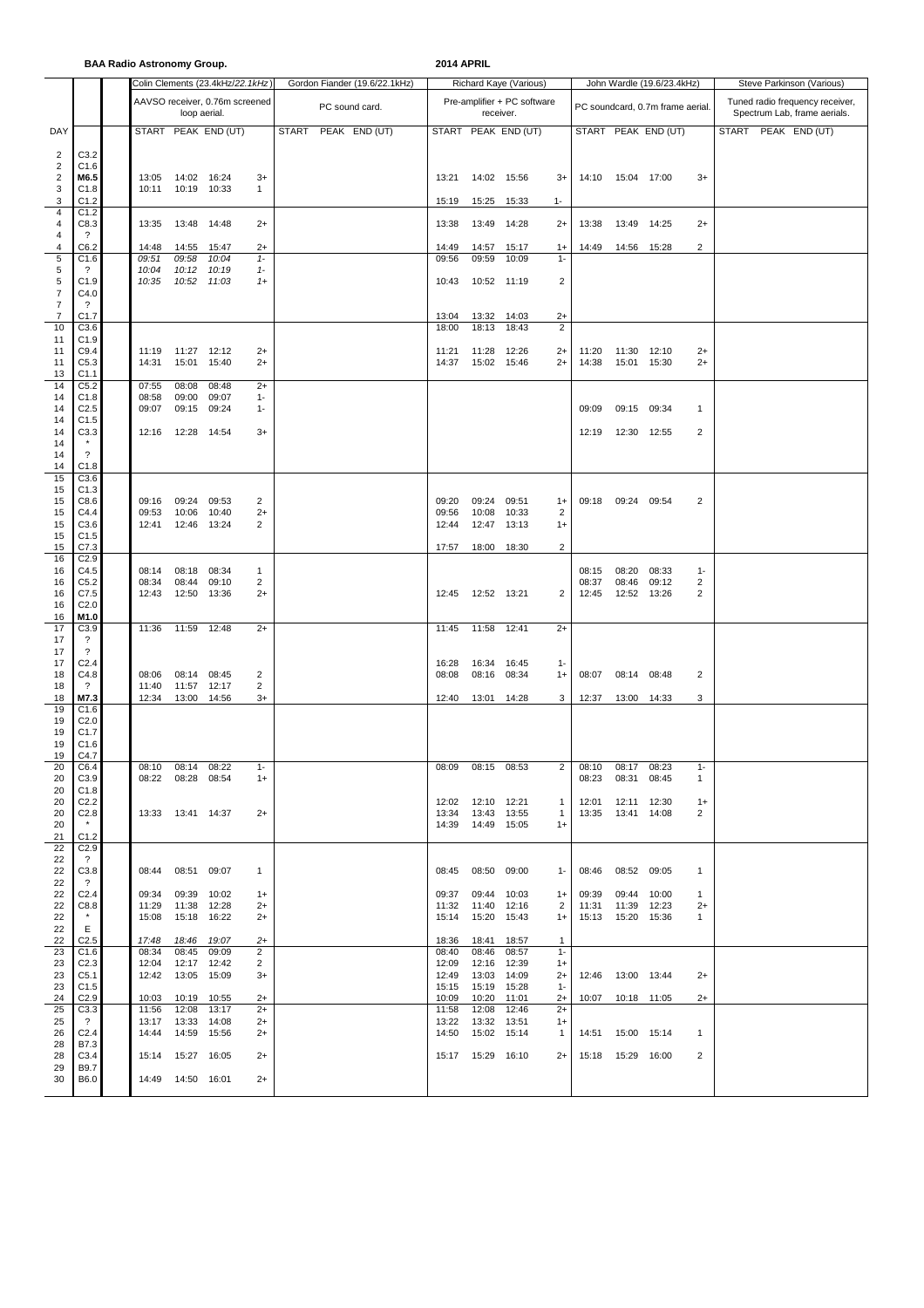#### **BAA Radio Astronomy Group. 2014 APRIL**

|                                      |                                              |                     | John Elliott (18.3kHz)                                |                     |                     |                     |                     |
|--------------------------------------|----------------------------------------------|---------------------|-------------------------------------------------------|---------------------|---------------------|---------------------|---------------------|
|                                      |                                              |                     | Tuned radio frequency receiver,<br>0.5m frame aerial. |                     |                     |                     |                     |
| DAY                                  |                                              |                     | START PEAK END (UT)                                   | START PEAK END (UT) | START PEAK END (UT) | START PEAK END (UT) | START PEAK END (UT) |
| $\overline{\mathbf{c}}$              | C3.2                                         |                     |                                                       |                     |                     |                     |                     |
| $\sqrt{2}$                           | C1.6                                         |                     |                                                       |                     |                     |                     |                     |
| $\sqrt{2}$<br>$\mathsf 3$            | M6.5<br>C1.8                                 |                     |                                                       |                     |                     |                     |                     |
| 3                                    | C1.2                                         |                     |                                                       |                     |                     |                     |                     |
| 4<br>$\overline{4}$                  | C1.2<br>C8.3                                 |                     |                                                       |                     |                     |                     |                     |
| $\overline{4}$                       | $\overline{\mathcal{L}}$                     |                     |                                                       |                     |                     |                     |                     |
| $\overline{4}$<br>$\sqrt{5}$         | C6.2<br>C1.6                                 |                     |                                                       |                     |                     |                     |                     |
| $\sqrt{5}$                           | $\overline{\cdot}$                           |                     |                                                       |                     |                     |                     |                     |
| $\sqrt{5}$                           | C1.9                                         |                     |                                                       |                     |                     |                     |                     |
| $\boldsymbol{7}$<br>$\boldsymbol{7}$ | C4.0<br>$\overline{\cdot}$                   |                     |                                                       |                     |                     |                     |                     |
| $\overline{7}$                       | C1.7                                         |                     |                                                       |                     |                     |                     |                     |
| $10$<br>11                           | C3.6<br>C1.9                                 |                     |                                                       |                     |                     |                     |                     |
| 11                                   | C9.4                                         | 11:20               | 1:24 12:10<br>$2+$                                    |                     |                     |                     |                     |
| 11<br>$13$                           | C5.3<br>C1.1                                 |                     |                                                       |                     |                     |                     |                     |
| 14                                   | C5.2                                         |                     |                                                       |                     |                     |                     |                     |
| 14<br>14                             | C1.8<br>C <sub>2.5</sub>                     |                     |                                                       |                     |                     |                     |                     |
| 14                                   | C1.5                                         |                     |                                                       |                     |                     |                     |                     |
| 14<br>14                             | C3.3                                         |                     |                                                       |                     |                     |                     |                     |
| 14                                   | $\overline{\cdot}$                           |                     |                                                       |                     |                     |                     |                     |
| 14<br>15                             | C1.8<br>C3.6                                 |                     |                                                       |                     |                     |                     |                     |
| 15                                   | C1.3                                         |                     |                                                       |                     |                     |                     |                     |
| 15                                   | C8.6                                         |                     |                                                       |                     |                     |                     |                     |
| 15<br>15                             | C4.4<br>C3.6                                 |                     |                                                       |                     |                     |                     |                     |
| 15                                   | C1.5                                         |                     |                                                       |                     |                     |                     |                     |
| 15<br>16                             | C7.3<br>C2.9                                 |                     |                                                       |                     |                     |                     |                     |
| 16                                   | C4.5                                         |                     |                                                       |                     |                     |                     |                     |
| 16<br>16                             | C5.2<br>C7.5                                 | 12:45  12:50  14:00 | $2+$                                                  |                     |                     |                     |                     |
| 16                                   | C2.0                                         |                     |                                                       |                     |                     |                     |                     |
| 16<br>17                             | M1.0<br>C3.9                                 |                     |                                                       |                     |                     |                     |                     |
| 17                                   | $\ddot{\phantom{0}}$                         |                     |                                                       |                     |                     |                     |                     |
| 17<br>$17\,$                         | $\overline{\mathcal{E}}$<br>C <sub>2.4</sub> |                     |                                                       |                     |                     |                     |                     |
| $18\,$                               | C4.8                                         |                     |                                                       |                     |                     |                     |                     |
| 18<br>18                             | $\overline{\mathcal{E}}$<br>M7.3             |                     |                                                       |                     |                     |                     |                     |
| 19                                   | C1.6                                         |                     |                                                       |                     |                     |                     |                     |
| 19<br>19                             | C <sub>2.0</sub><br>C <sub>1.7</sub>         |                     |                                                       |                     |                     |                     |                     |
| 19                                   | C1.6                                         |                     |                                                       |                     |                     |                     |                     |
| 19<br>20                             | C4.7<br>C6.4                                 |                     |                                                       |                     |                     |                     |                     |
| 20                                   | C3.9                                         |                     |                                                       |                     |                     |                     |                     |
| 20<br>20                             | C1.8<br>C <sub>2.2</sub>                     |                     |                                                       |                     |                     |                     |                     |
| 20                                   | C <sub>2.8</sub>                             |                     |                                                       |                     |                     |                     |                     |
| 20<br>21                             | $\star$<br>C1.2                              |                     |                                                       |                     |                     |                     |                     |
| 22                                   | C <sub>2.9</sub>                             |                     |                                                       |                     |                     |                     |                     |
| 22<br>22                             | $\overline{?}$<br>C3.8                       |                     |                                                       |                     |                     |                     |                     |
| 22                                   | $\overline{\mathcal{L}}$                     |                     |                                                       |                     |                     |                     |                     |
| $22\,$<br>$22\,$                     | C <sub>2.4</sub><br>C8.8                     |                     |                                                       |                     |                     |                     |                     |
| $22\,$                               | $\star$                                      |                     |                                                       |                     |                     |                     |                     |
| $22\,$<br>22                         | $\mathsf E$<br>C2.5                          |                     |                                                       |                     |                     |                     |                     |
| 23                                   | C1.6                                         |                     |                                                       |                     |                     |                     |                     |
| 23<br>23                             | C <sub>2.3</sub><br>C5.1                     | 12:50  13:07  14:00 | $2+$                                                  |                     |                     |                     |                     |
| 23                                   | C1.5                                         |                     |                                                       |                     |                     |                     |                     |
| $24\,$                               | C2.9                                         |                     |                                                       |                     |                     |                     |                     |
| 25<br>$25\,$                         | C3.3<br>$\overline{?}$                       | 11:57  12:10  12:50 | $2+$                                                  |                     |                     |                     |                     |
| 26                                   | C <sub>2.4</sub>                             |                     |                                                       |                     |                     |                     |                     |
| 28<br>28                             | B7.3<br>C3.4                                 | 15:18  15:30  16:10 | $2+$                                                  |                     |                     |                     |                     |
| 29                                   | B9.7                                         |                     |                                                       |                     |                     |                     |                     |
| 30                                   | B6.0                                         |                     |                                                       |                     |                     |                     |                     |
|                                      |                                              |                     |                                                       |                     |                     |                     |                     |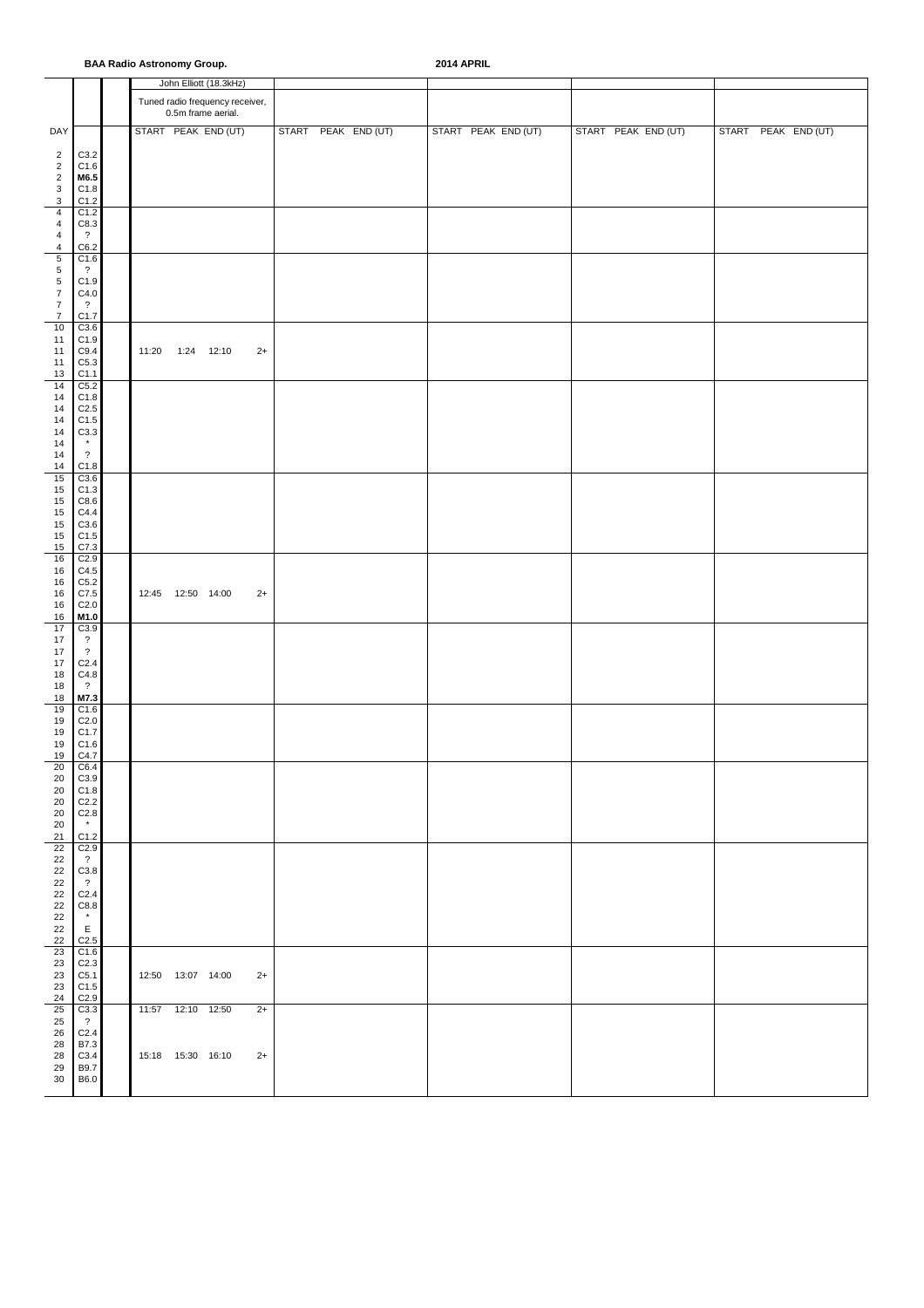# **VLF flare activity 2005/14.**

 $\blacksquare$  C  $\blacksquare$  M  $\blacksquare$   $\blacksquare$  X  $\blacksquare$  Relative sunspot number

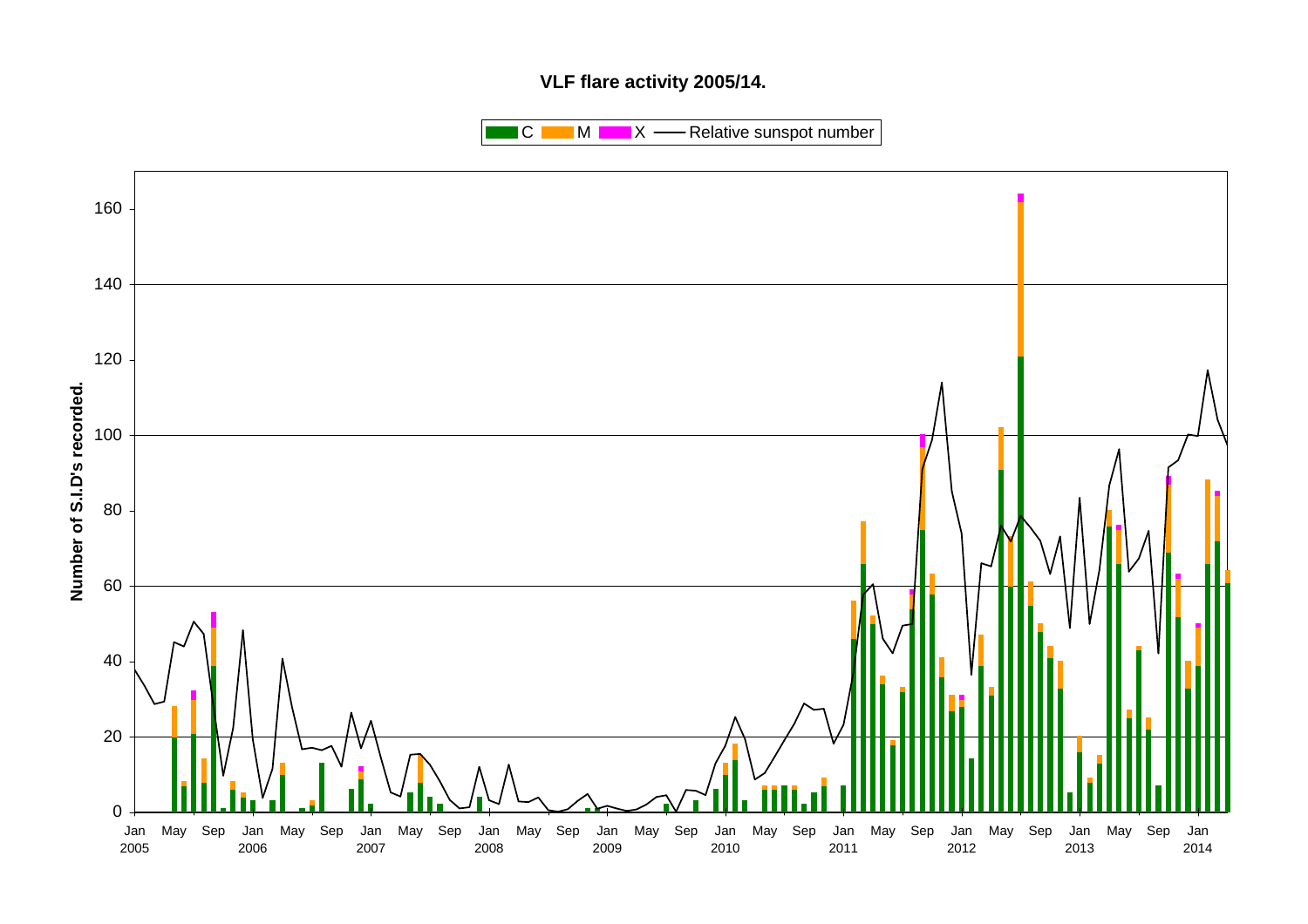# BAA Radio Astronomy Group. 2014 APRIL.

Activity in April was down a little on March, with 67 flares recorded as SIDs. There was a single X1.3 flare at 00:27UT on the 25th, too early to record as a SID, although we did manage to capture three B-class flares during a quiet period at the end of the month. My own recording, below, shows the B9.7 flare at 23.4kHz. The X-ray flux was at a very low level for most of the day, allowing the flare to be seen.



There were plenty of more energetic events too, including a good M7.3 flare on the 18th:



This recording was made by Paul Hyde, showing a nice mirror-pair of SIDs peaking at 13:04UT. Red is 22.1kHz, blue is 23.4kHz. Peter Meadows has also sent a recording from the 18th:

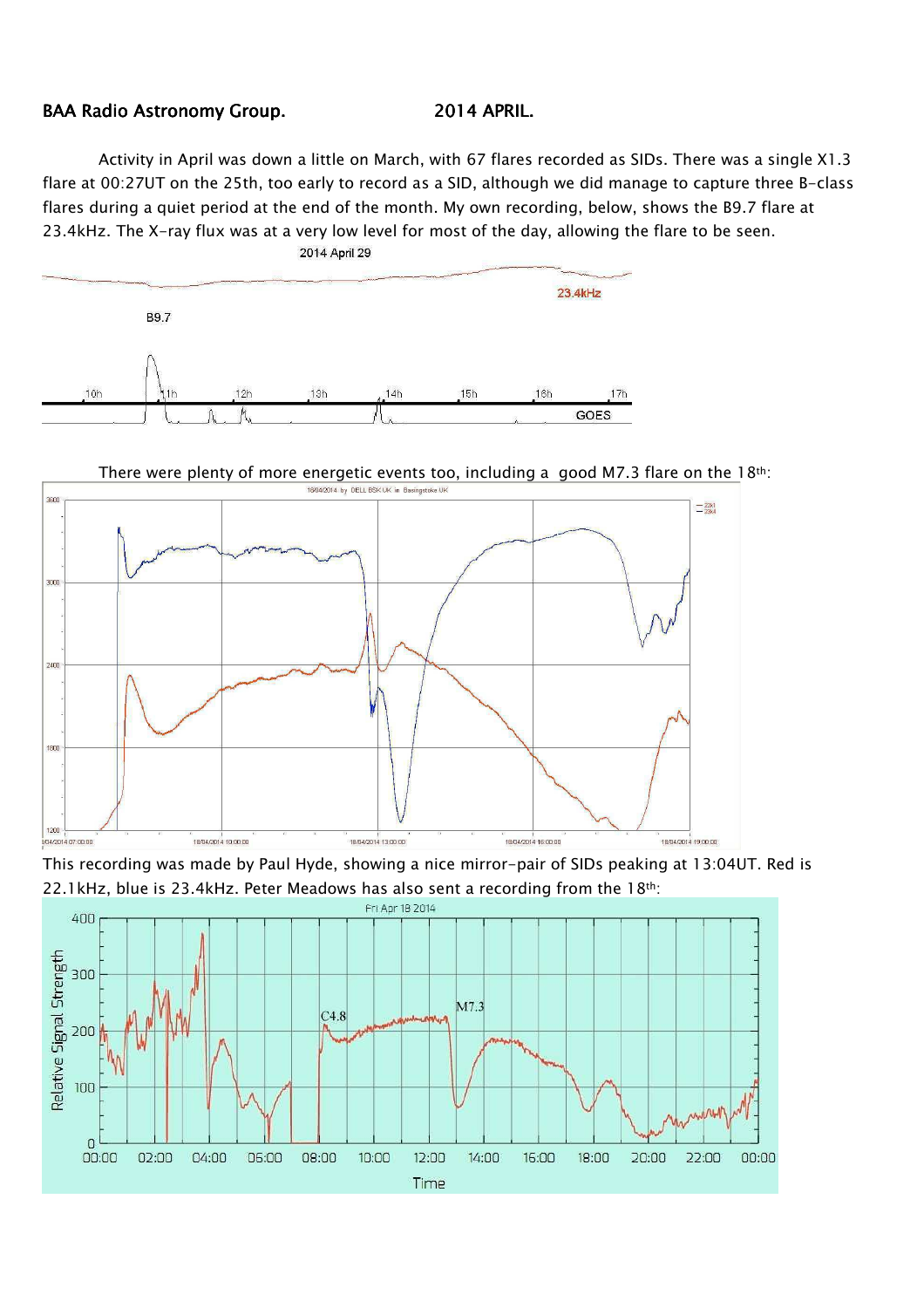The earlier C4.8 flare also appears in Peter's recording, although interestingly it shows a rising SID while the M7.3 flare shows a falling SID. Polarities remain the same for both SIDs in Paul's recording.



The 221.kHz (red) trace shows what appears to be a double-peaked SID at about 15:30UT. Unfortunately there is a three hour drop-out in X-ray data from GOES15 starting just after 14UT. The SWPC lists a single optical flare peaking at 15:22UT, while our timings for the second peak are nearer 15:35.



Compared to the quiet conditions at the end of the month, the  $7<sup>th</sup>$  was very turbulent.

This recording by Mark Edwards at 22.1kHz shows a very turbulent day, including a period of more organised oscillation around 13:00UT. This was coincident with a period of minor magnetic disturbance, but any connection is unknown.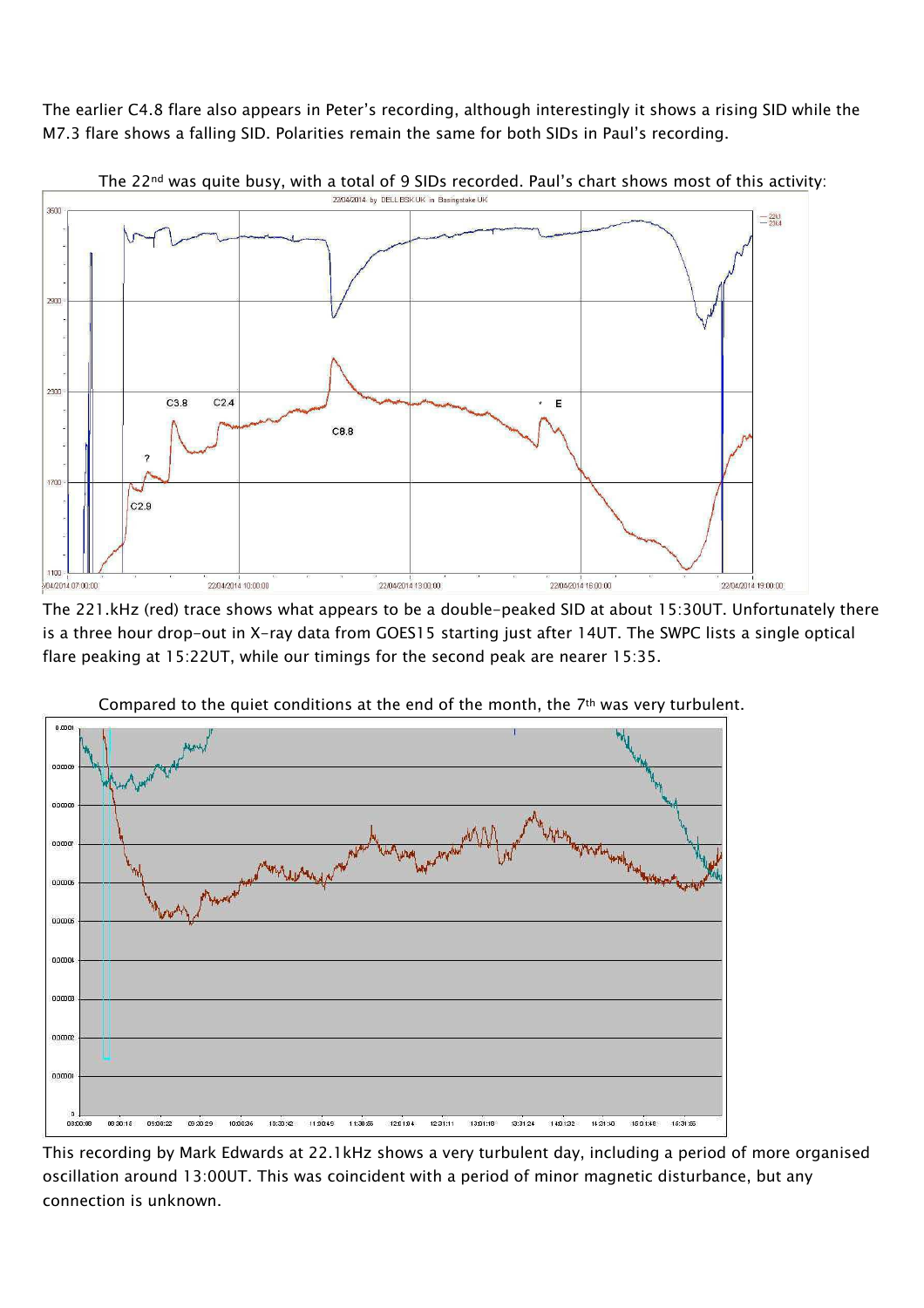Richard Kaye also recorded some unusual activity on the 5th:



This is a logarithmic plot in order to show the effects at several frequencies. The usual diurnal curves seem very exaggerated, particularly at 22.1kHz (yellow), as does the sunset response. SIDs from the C1.6 and C1.9 flares in the morning are just about visible. The inverted response at 23.4kHz (red) seems to indicate that it is not local interference. My own recording was normal over this period, and I have not received similar reports from elsewhere, so the cause remains a mystery.

## MAGNETIC OBSERVATIONS.



There was a barely noticeable SFE associated with the M7.3 flare on the 18th. 2014 April 18

My own recording shows a very gentle dip in the magnetometer trace (green) as the X-ray flux peaks (12:53- 13:15UT). The 5 minute drop at 13:30 is from local interference. Without the addition of VLF and X-ray traces, this SFE would have passed unnoticed.

Gonzalo Vargas reports a sudden magnetic disturbance starting at 01:47UT on the 1st, coincident with the magnitude 8.2 earthquake in Chile. The epicentre of the earthquake was off the north coast of Chile, about 86 miles from Arica. Gonzalo is in Cochabamba, Bolivia. Effects from the earthquake were felt over parts of Peru and Bolivia, as well as Chile. No magnetic disturbances were recorded here in the UK.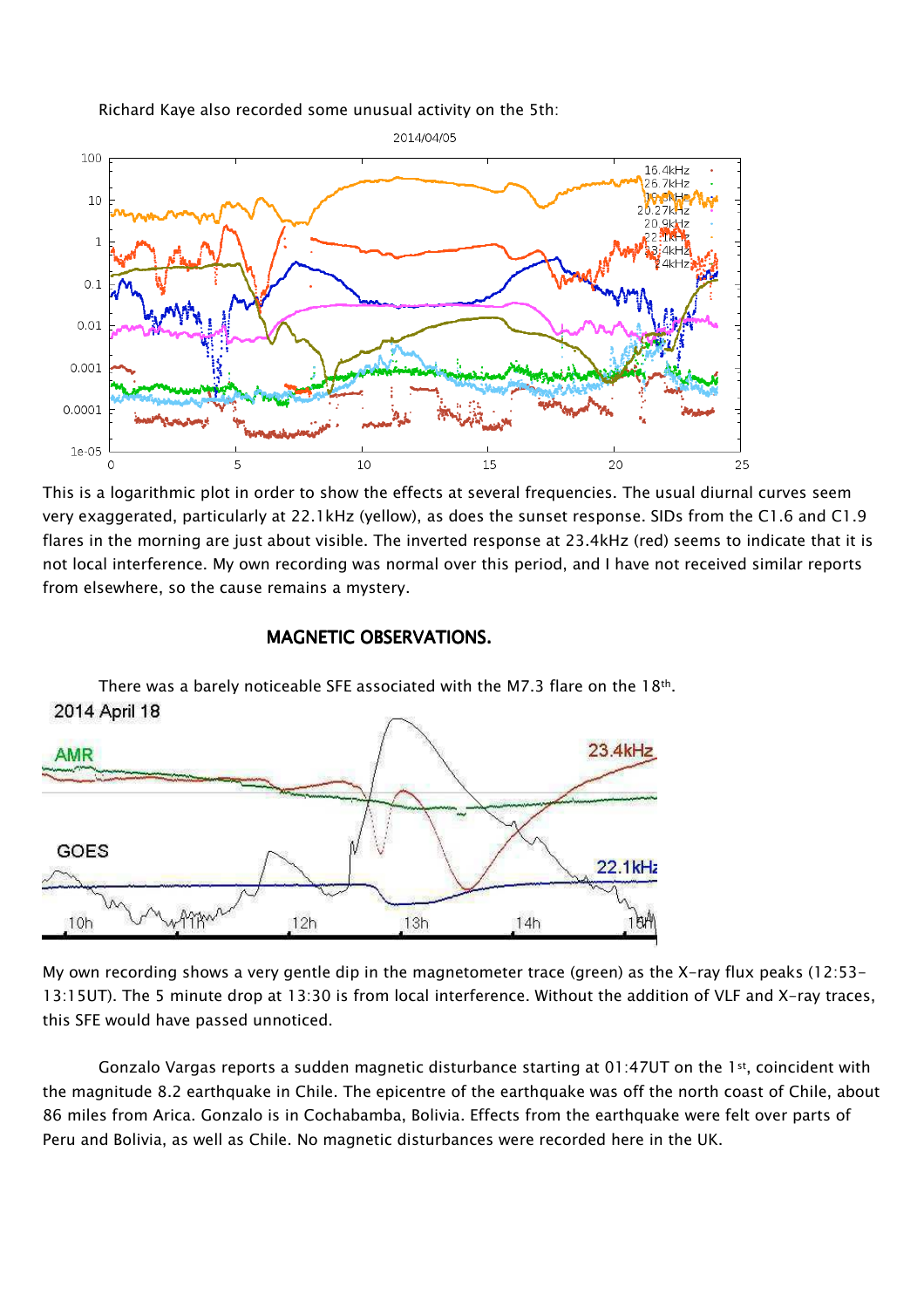



Caused by a strong southward-pointing Bz component in the Sun's magnetic field linking with the Earth's magnetosphere, the field returned to northwards after 09UT on the 12th.

The M7.3 flare on the 18<sup>th</sup> also caused a CME. This was recorded as a SSC at 10:58 on the 20<sup>th</sup>, giving a transit time of 41 hours 56 minutes. This is the third fastest CME recorded by the group. My chart shows the rather weak disturbance that followed, marked '^': 2014 April 20



Activity on the 24th and 25th was from a CHHSS, whilst a number of weak CME's caused very minor disturbances through the month.

Magnetic observations received from Colin Clements, John Cook, Gonzalo Vargas Contributions for this summary are welcome at jacook@jacook.plus.com